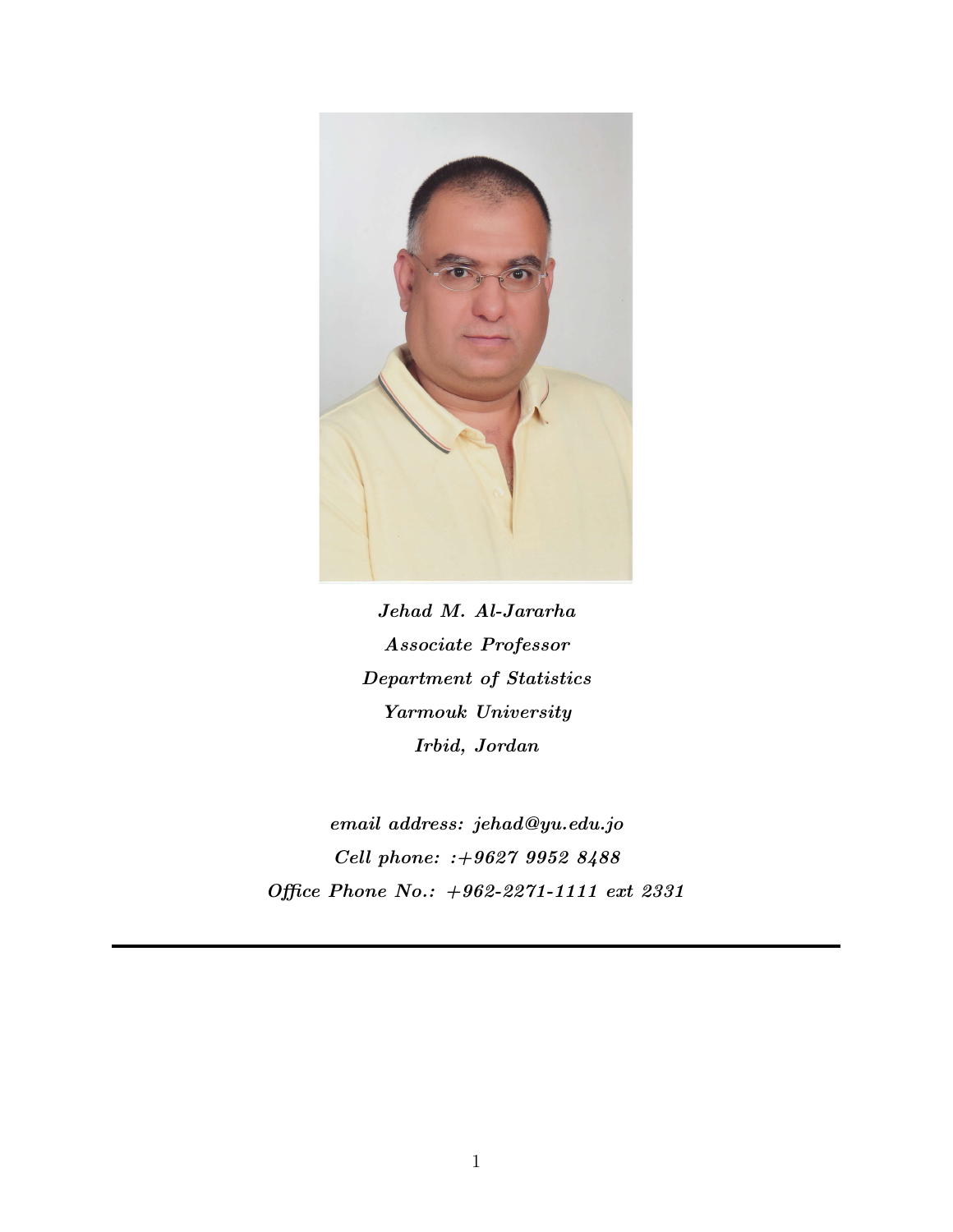# Education

| Spring 2008 | Ph.D. (Statistics): Colorado State University, Ft. Collins, Co 80523, USA.                                                                                                    |
|-------------|-------------------------------------------------------------------------------------------------------------------------------------------------------------------------------|
|             | <i>Dissertation title:</i> Unbiased Ratio Estimation For Finite Populations.                                                                                                  |
| Spring 2006 | M.Sc. (Statistics): Colorado State University (CSU), Ft. Collins, Co 80523, USA.                                                                                              |
| <b>Note</b> | http://graduateschool.colostate.edu/Programs/statistics/:" The Department of<br>of Statistics at CSU consistently ranks in the top 50 statistics departments in the US."      |
| Summer 1991 | M.Sc. (Statistics): Yarmouk University (YU), Irbid, Jordan.<br><i>title:</i> Testing Hypotheses about the Mean of a Bivariate Normal Distribution<br>under some Restrictions. |
| Spring 1989 | B.Sc. (Statistics and minor in Mathematics): Yarmouk University, Irbid, Jordan.                                                                                               |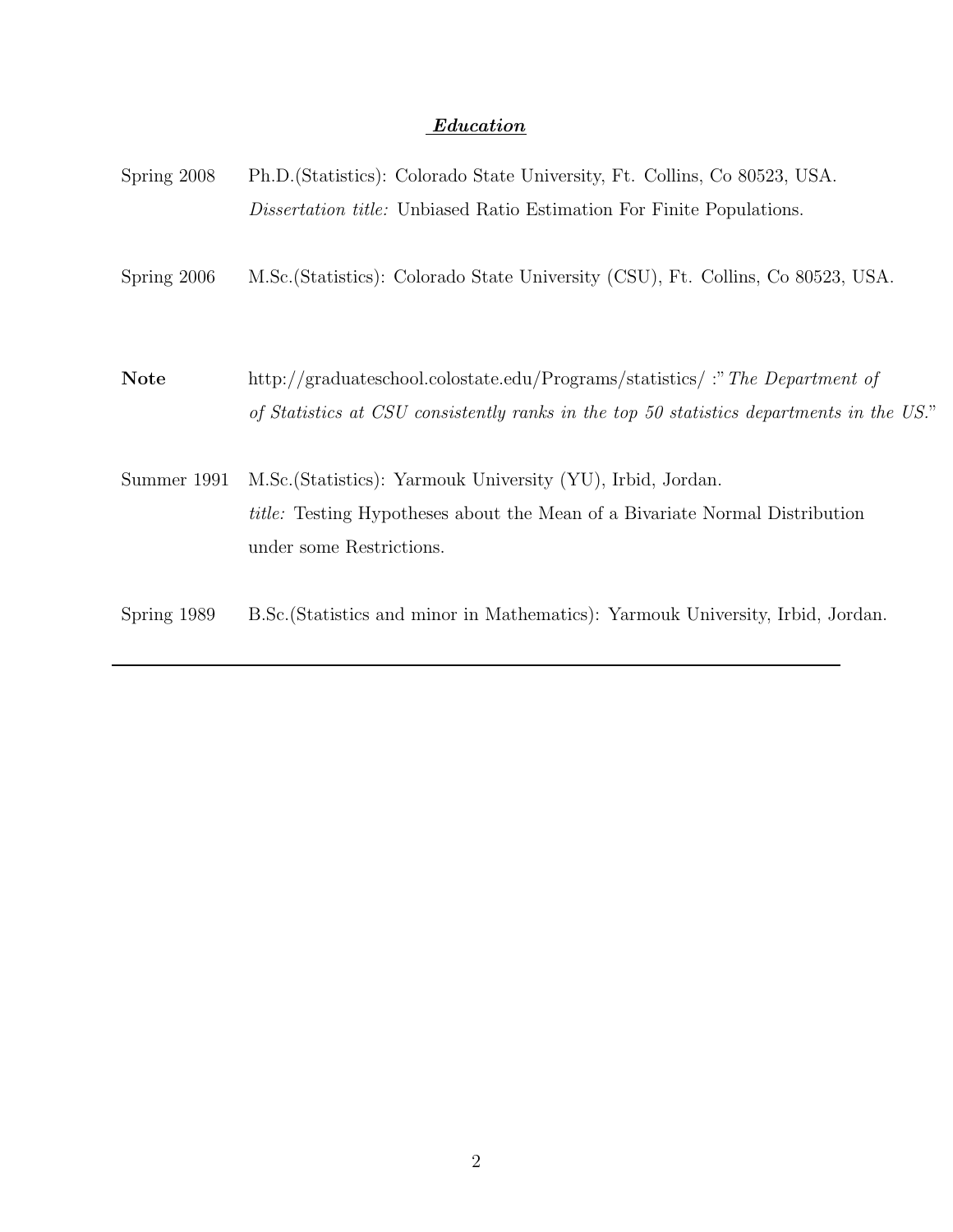# Areas of Interest

- Survey Sampling
- Linear Models
- Nonparametric Regression Models
- Kernel Estimations

## Awards

- RA or TA for different years from Colorado State University, Ft. Collins, Co 80523, USA.
- Four years scholarship from Yarmouk University to study Ph.D. at Colorado State University, Ft. Collins, Co 80523, USA.
- An outstanding student medal from Yarmouk University at the end of M.Sc. program.
- Through the B.Sc., many different times I listed on the honor list as an outstanding student.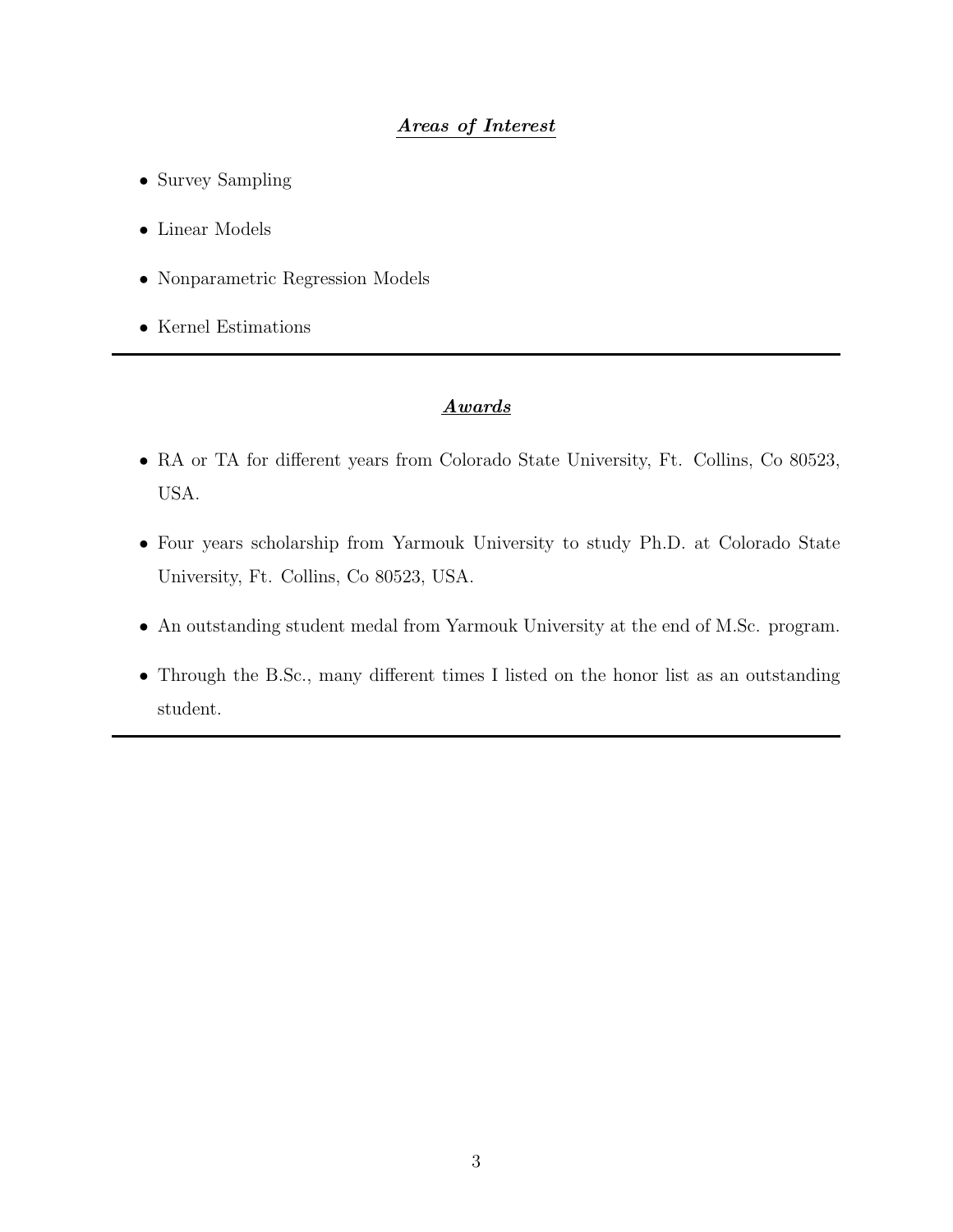## Experience

- Jan 28,2018- Sept 15, 2019: Head of the Dept of Statistics, YU, Jordan.
- Sept 10,2017-Jan 27,2018: Assistant Dean and Assistant dean for quality assurance, YU, Jordan.
- December 2013 present, Associate Professor, Department of Statistics, Yarmouk University, Irbid, Jordan.
- February 2008 December 2013, Assistant Professor, Department of Statistics, Yarmouk University, Irbid, Jordan.
- January 2003 December 2007, either T.A. or R.A., Statistics Department, Colorado State University, Ft. Collins, Co 80523, USA.
- September 2000 August 2002, Instructor, Department of Statistics, Yarmouk University, Irbid, Jordan.
- December 1997 September 2000, Lecturer, King Faisal University, Al-Hofof, Kingdom of Saudi Arabia.
- September 1992 January 1998, Lecturer, Department of Statistics, Yarmouk University, Irbid, Jordan.
- November 1991 August 1992, Lecturer, Advanced center for preparing trainers. Zlitin, Lybia.
- September 1989 Spring 1991, TA, Department of Statistics, Yarmouk University, Irbid, Jordan.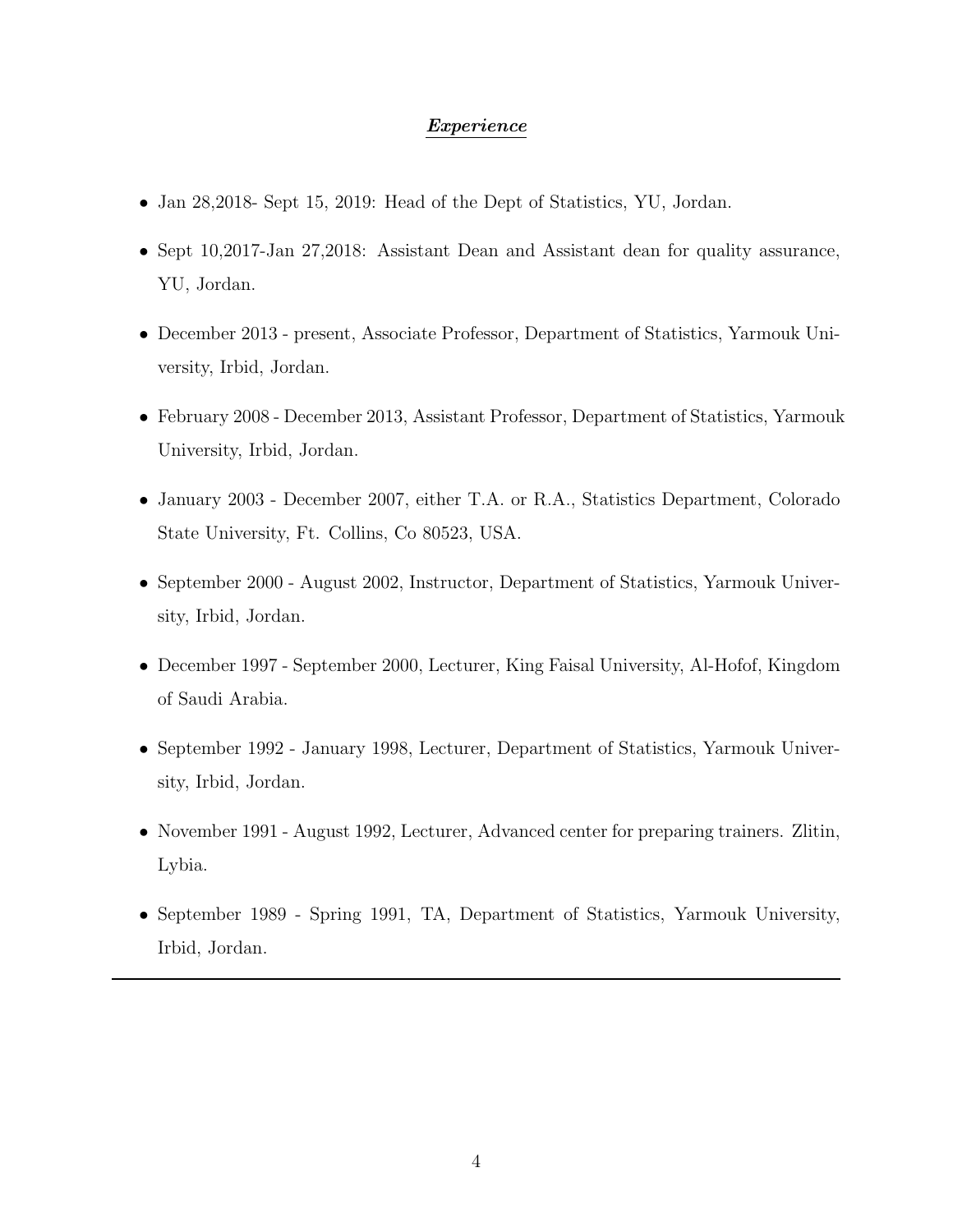# Other important Issues

- Head of the committee for Development and Quality Assurance, College of Science, YU.
- Head of the Committee for disciplinary of students for the academic year 2017/2018, YU.
- A representative of the Statistics Dept in the college council for the academic year 2016/2017, YU.
- Head of the Committee for the Investigation of Students' Issues for the academic year 2016/2017, YU.
- A representative member of the Department of Statistics in the conferences and the science collage day committee, Science collage, Yarmouk University, for the academic year 2012/2013.
- A representative member of the Department of Statistics in the Strategic Planning for Yarmouk University .
- A representative of the Statistics Dept in the college council for the academic year 2012/2013, YU.
- A representative of the Statistics Dept in the college council for the academic year 2008/2009, YU.
- Member of the Committee for disciplinary of students for the academic year 2008/2009.
- Referee for different International Journals.
- Participating in consulting sessions, Colorado State University, Ft. Collins, Co 80523, USA.
- Using SAS as a primary software in my research and applied courses.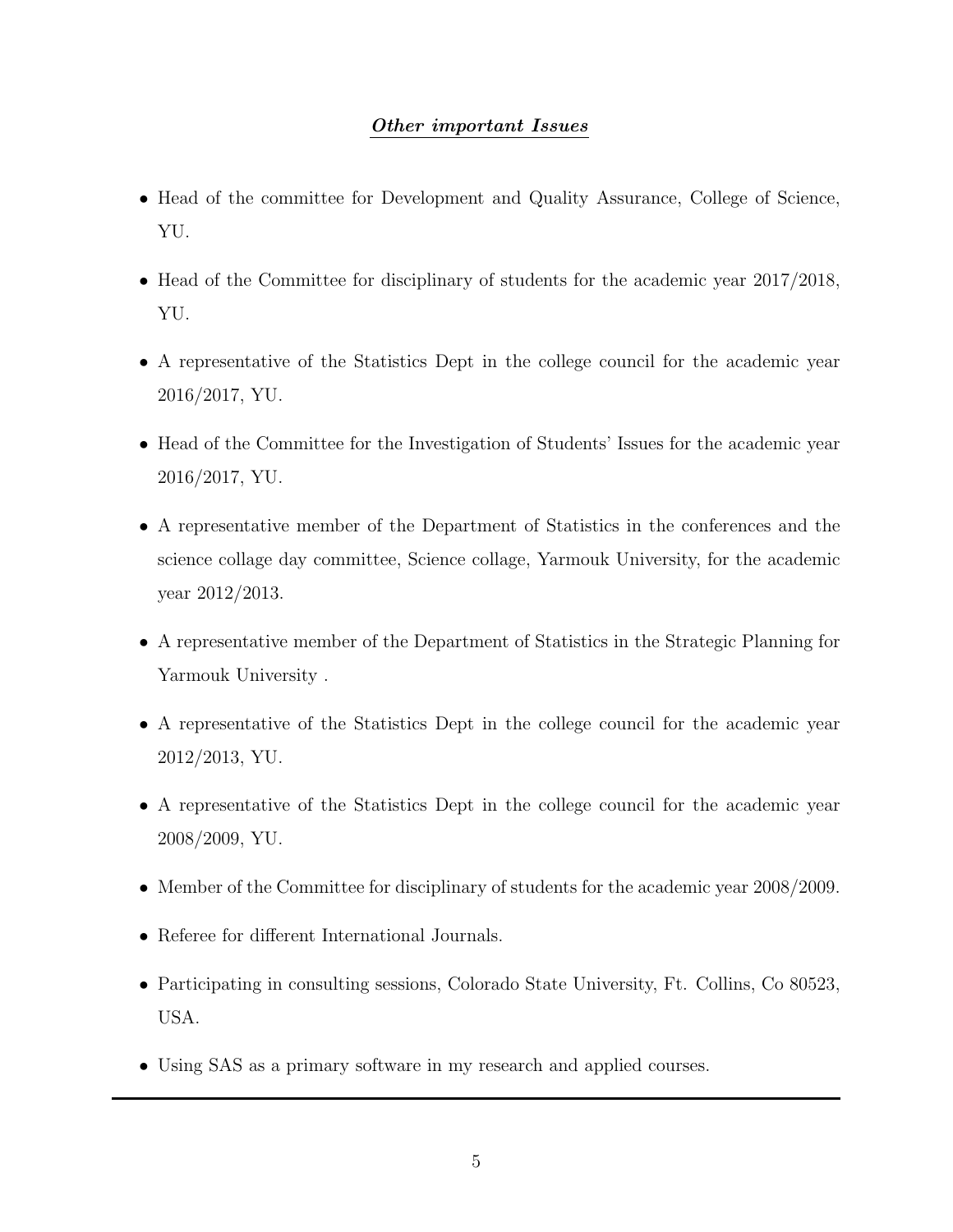### Publications

- Book: Al-Jararha, J. (2012). Unbiased Ratio Estimation For Finite Populations. LAMBERT Academic Publishing, Germany. ISBN: 978-8473-2862-9.
- 1. Al-Jararha M. and Al-Jararha J. (2020). Inequalities of Gamma Function Appearing in Generalizing Probability Sampling Designs. Australian Journal of Mathematical Analysis and Applications. Vol. 17, No. 2, Art. 17, 9 pp. ISSN (electronic): 1449-5910
- 2. Al-Jararha and Suliaman (2020). Generalized Horvitz and Thompson Estimator.Statistics in Transition New Series. vol. 21, issue 1, 37-53. DOI: 10.21307/stattrans-2020-003
- 3. Al-Jararha J.(2018). New Approaches for Choosing the Ridge Parameters. Hacettepe Journal of Mathematics and Statistics. 47(6), 1625-1633. Doi: 10.15672/HJMS.2016.389
- 4. Al-Jararha J. and A. Aljadeed (2018). Unbiased Estimator of Finite Population Variance Based on a Ratio Type Estimator. Electronic Journal of Applied Statistical Analysis. 11(01): 196-207
- 5. Al-Jararha, J.(2015). A Dual Problem of Calibration of Design Weights Based on Multi-Auxiliary Variables. Communications for Statistical Applications and Methods. 22(2):137-146.
- 6. Al-Jararha, J., Bataineh, A. (2015). Estimation of Finite Population Ratio When Other Auxiliary Variables are Available in the Study. Austrian Journal of Statistics. 44(1): 33 - 46.
- 7. Al-Jararha, J.(2013). An Optimal Combination Between two Ratio Estimators. Journal of Probability and Statistical Science, 11(2), 141-151, Aug. 2013.
- 8. Al-Jararha, J. (2013). A class of Sampling two units with probability proportional to size. Communications in Statistics - Simulation and Computation, 42:8, 1906-1916.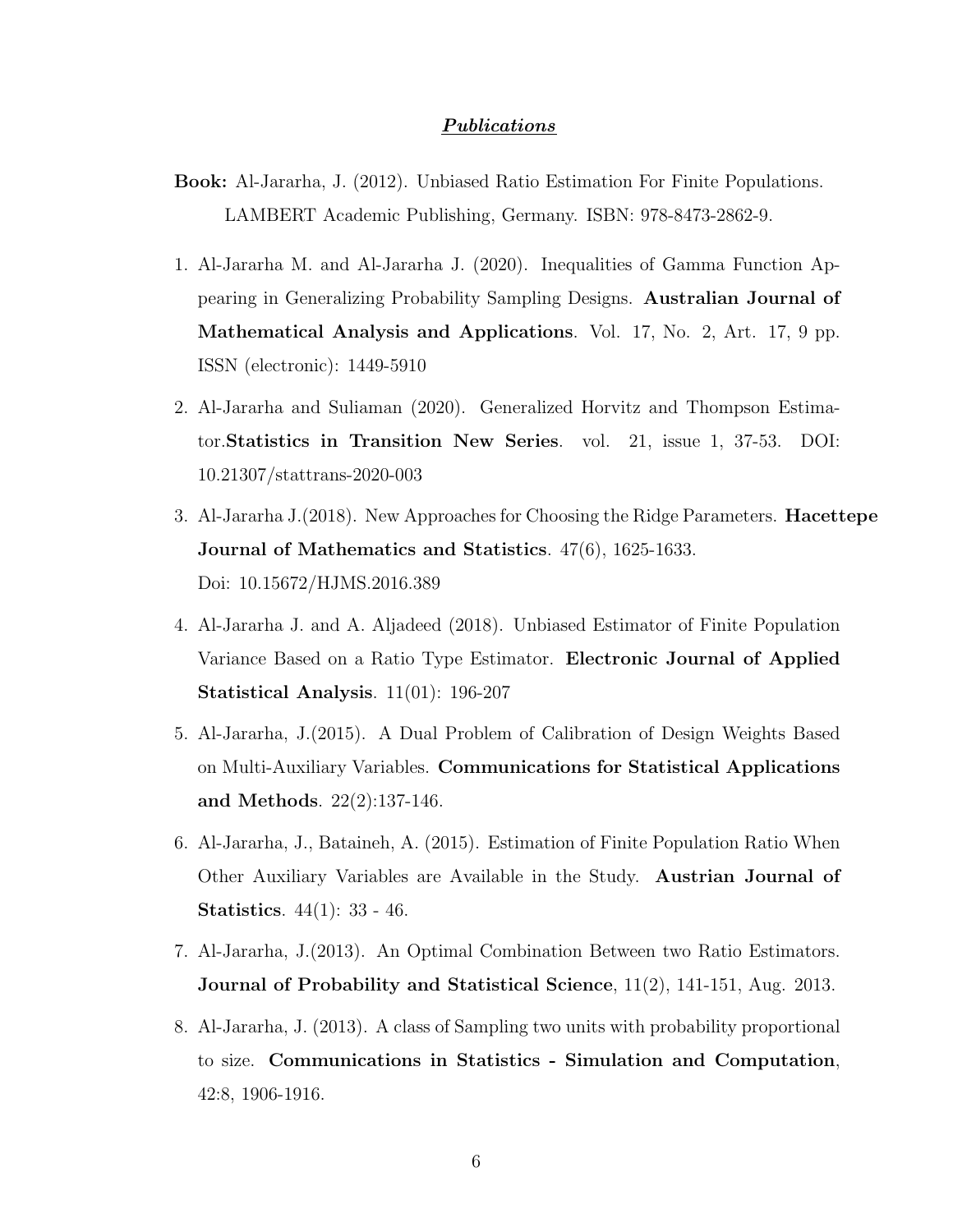- 9. Al-Haj Ebrahem, M. and Al-Jararha, J.(2011). Kernel Estimation of Percentiles obtained from Accelerated Degradation Model. Journal of Probability and Statistical Science. 10(1), 67-75.
- 10. Al-Jararha, J. and Al-Haj Ebrahem, M. (2012). A Ratio Estimator Under General Sampling Design. Austrian Journal of Statistics. 41(2): 105 - 115.
- 11. Al-Jararha, J., Al-Haj Ebrahem, M. and Al-Masri, A. (2011). Estimating the Parameters of Degradation Models when Error Terms are Autocorrelated. Austrian Journal of Statistics. 40(3): 191 - 200.
- 12. Abu-Dayyeh, Walid, Al-Jararha, Jehad, and Madan Kailash (2003). LRT Conjecture for Bivariate Normal. Applied Mathematics and Computation, Vol. 145, No. 1, pp. 73-84 (Netherland).
- 13. Al-Jararha, Jehad and Madan K.(2003). An M/G/1 Queue with Second Optional Service With General Service Time Distribution. International Journal of Information and Management Sciences, Vol. 14, No. 2, pp. 47-56 (TAIWAN).
- 14. Al-Jararha, Jehad and Ahmed M. S.(2002). The Class of Chain Estimators for a Finite Population Variance using Double Sampling. International Journal of Information and Management Sciences, Vol. 13, No. 2, pp. 13-18 (TAIWAN).
- 15. Al-Jararha, Jehad and Madan K.(2002). Steady State Analysis of an M/D/1 Queue with coxian-2 server Vacations and a Single Vacation Policy. International Journal of Information and Management Sciences, Vol. 13, No. 4, pp. 69-81 (TAIWAN).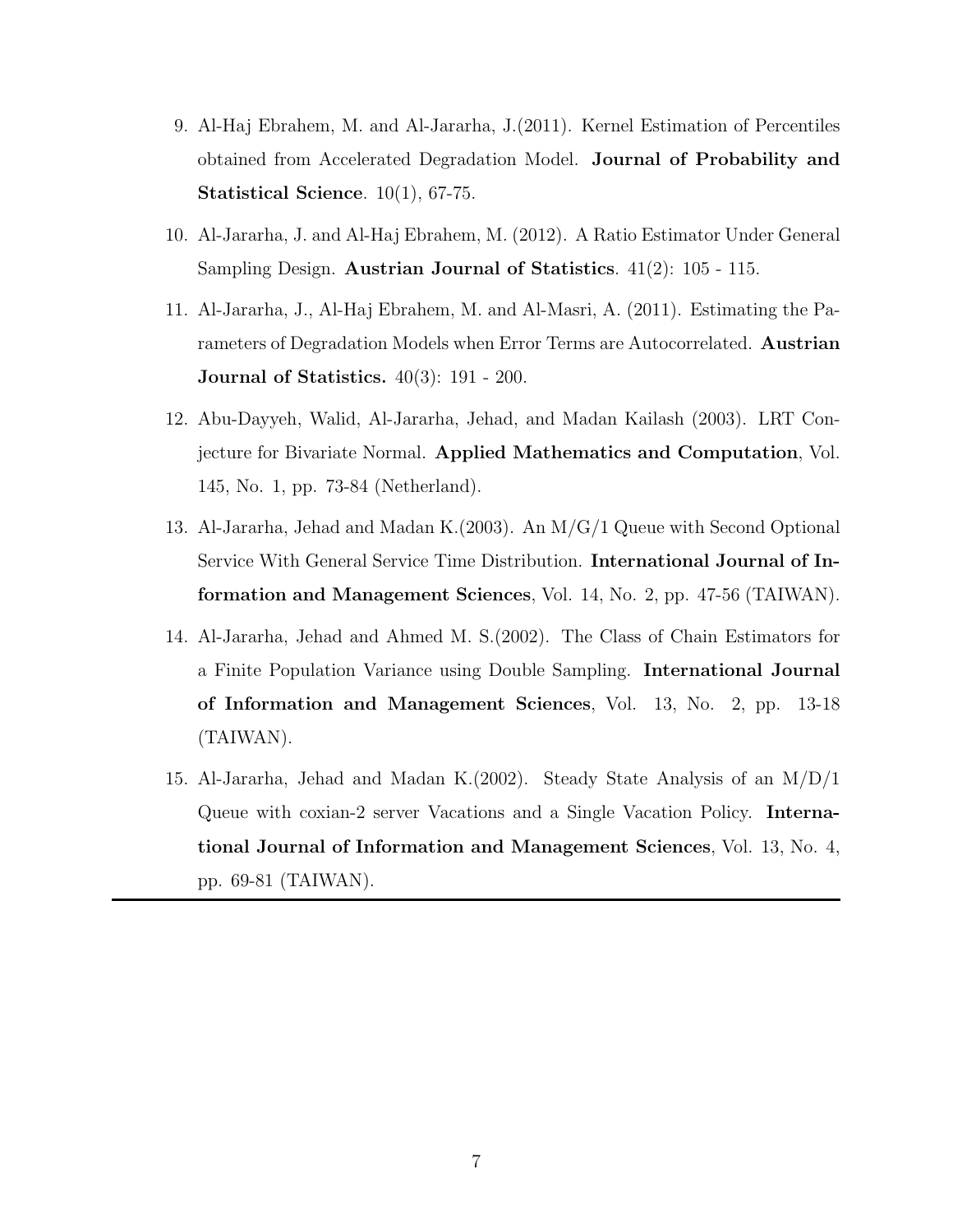# Submitted Papers

- 1. Generalization of Probability Sampling Design.
- 2. Testing Hypotheses based on Ridge Regression when Hoerl and Kennard approach is used.
- 3. The coefficient of determination and adjusted coefficient of determination in ridge regression.
- 4. Shrinkage and the biasing parameters estimation for multiple linear regression model.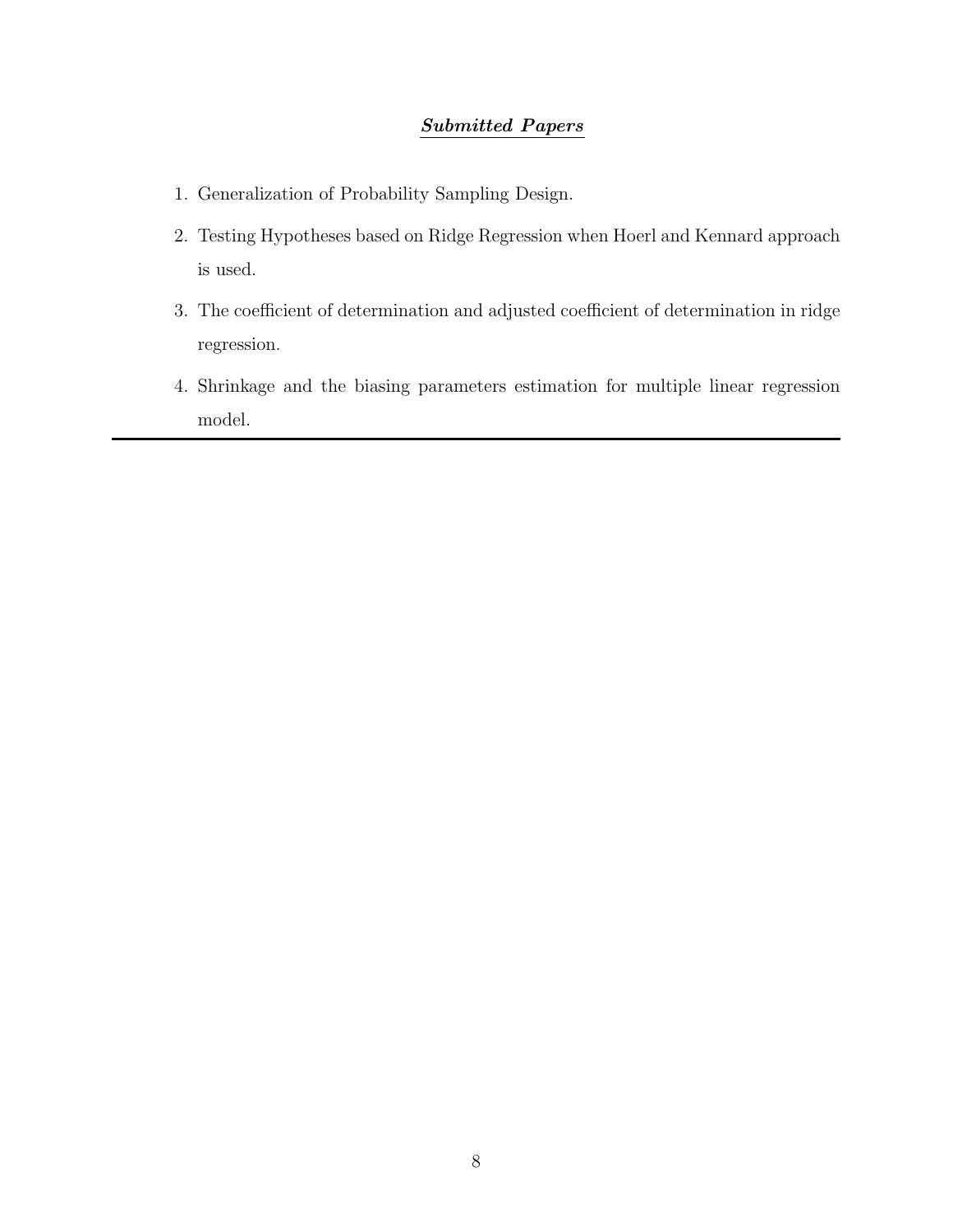## Supervision

### M.Sc. thesis in Statistics

- 1. Ala' Bataineh (2012). Estimation of Finite Population Ratio By Two Auxiliary Variables.
- 2. Ahmad Elyassen(2014). Penalized Chi-square distance and the dual calibration for estimating the population total.
- 3. Mohammad Al-deges (2015). A Calibration Approach for Estimating Variance in Survey Sampling.
- 4. Mazen Suliman (2015). Penalized Chi-square distance and the dual calibration of design weights.
- 5. Abdullah Aljadeed (2015). A New Ratio Approach for Estimating the Population Variance Using Auxiliary Information.
- 6. Mohammad Yahya AL-Jamal(2016). A New Ratio Family for Estimating the Finite Population Variance.
- 7. Ahmad Al-Jarrah (2020). Penalized Calibration Estimator of a Finite Population Total Under General Sampling Designs.
- 8. Ezadine Al-Wajeeh (2021). Shrinkage and the biasing parameters estimation for multiple linear regression model.
- 9.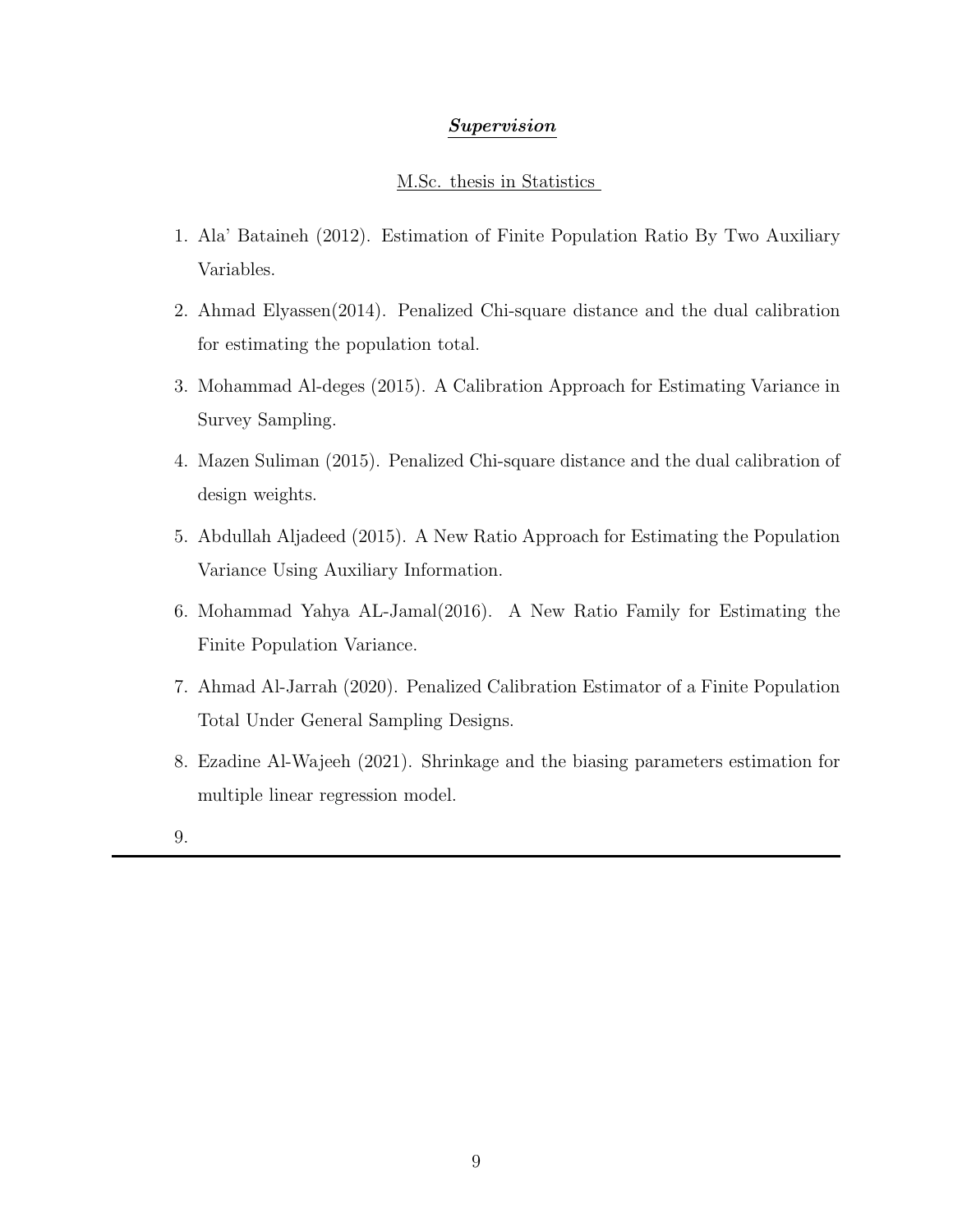## Conferences

- Jordan's Conference of Statistics and it's applications; 2nd and 3rd of December,2015; Yarmouk University, Jordan.
- Graybill's Conferences, 2004, 2005, 2006, and 2007, Colorado State University, Ft. Collins, Co 80523, USA.
- Education of Statistics in Jordan, Yarmouk University, 25-26th of Nov., 1992.

### Workshops

- 1. Taylor and Francis Research Seminar, Feb 27,2016, Yarmouk University, Jordan
- 2. Statistics and it's Applications: Generalized Hartley and Ross Estimator. Sunday, 23rd of November 2008. Yarmouk University, Irbid, Jordan.
- 3. Academic Staff Workshops. 2008: Course Syllabus, Teaching methods and illustration tools, Managing class room, Meeting the academic Calendar and University exams dates, Student evaluation - course and lecturer. Faculty Development Center: Yarmouk University.
- 4. Mathematics of Computing. 3rd 24th of January 1996, held by UNESCO. Yarmouk University, Irbid, Jordan.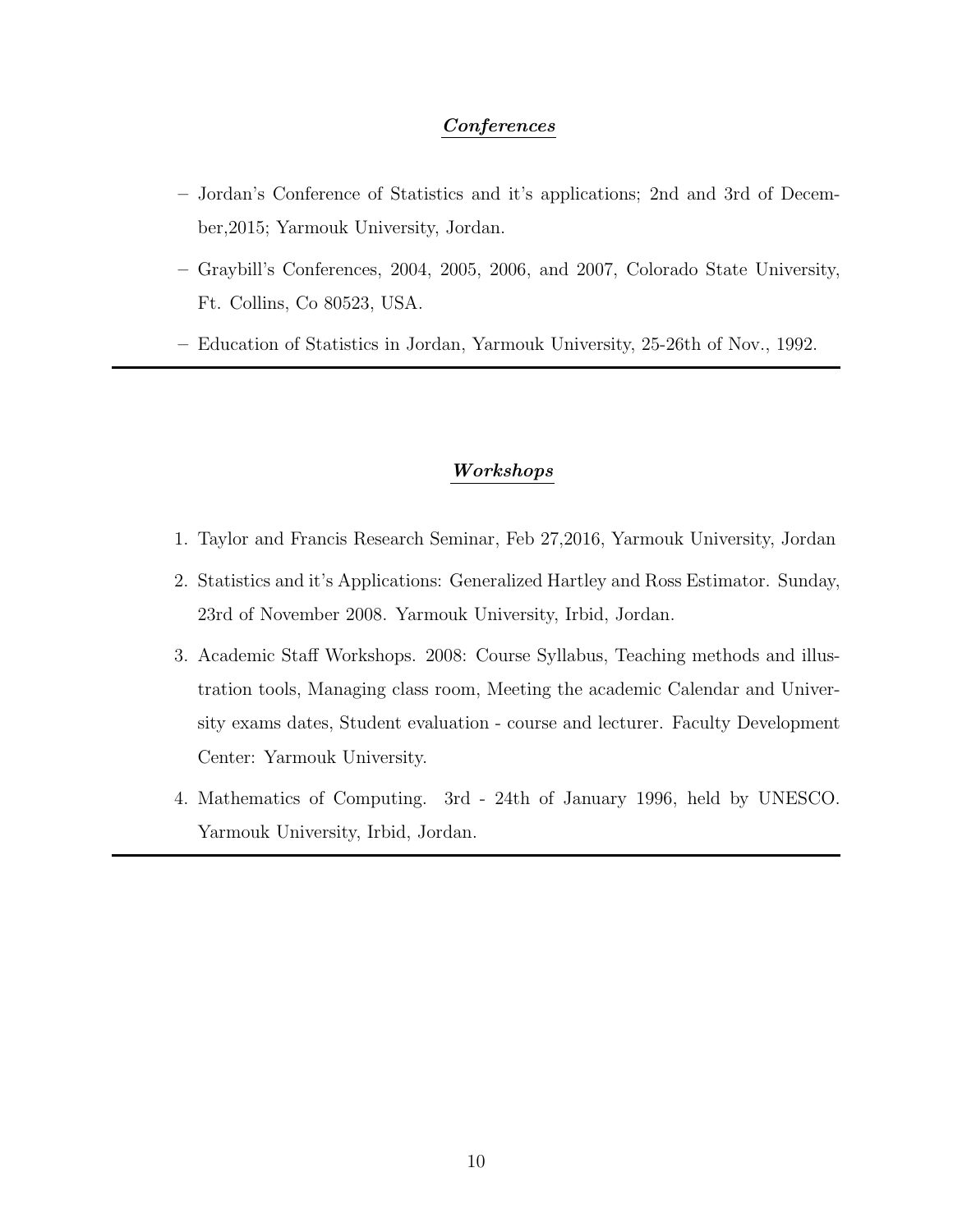#### Teaching

- Yarmouk University
	- 1. St101: Introduction to Statistics (1)
	- 2. St107: Statistics for Business and Economics Students
	- 3. St111: Introduction to Probability (1)
	- 4. St201: Introduction to Statistics (2)
	- 5. St203: Biostatistics.
	- 6. St211: Introduction to probability (2)
	- 7. St234: Statistical Inference(1)
	- 8. St271: Sampling Techniques.
	- 9. St272: Introduction to Time Series Analysis.
	- 10. St281: Statistical Packages: mainly I am teaching the main procedures in SAS.
	- 11. St312: Probability Theory.
	- 12. St374: Design of Experiments and Analysis of Variance (1).
	- 13. St375: Regression Analysis.
	- 14. St464: Multivariate Analysis.
	- 15. St674: Design of Experiments and Analysis of Variance (for Graduate Students).
	- 16. St678: Survey Sampling (for Graduate Students).
	- 17. St683: Linear Models (for Graduate Students).
- Through my Ph.D. program at Statistics Department, Distance Learning Program, Colorado State University, Ft. Collins, Co 80523, USA. I was coordinating the following courses:
	- 1. Stcc309: Statistics for Engineering and Statistics.
	- 2. St511: Design and Data Analysis for Researchers. Software: SAS.
	- 3. St521: Stochastic Processes. Software: Scientific Work Place.